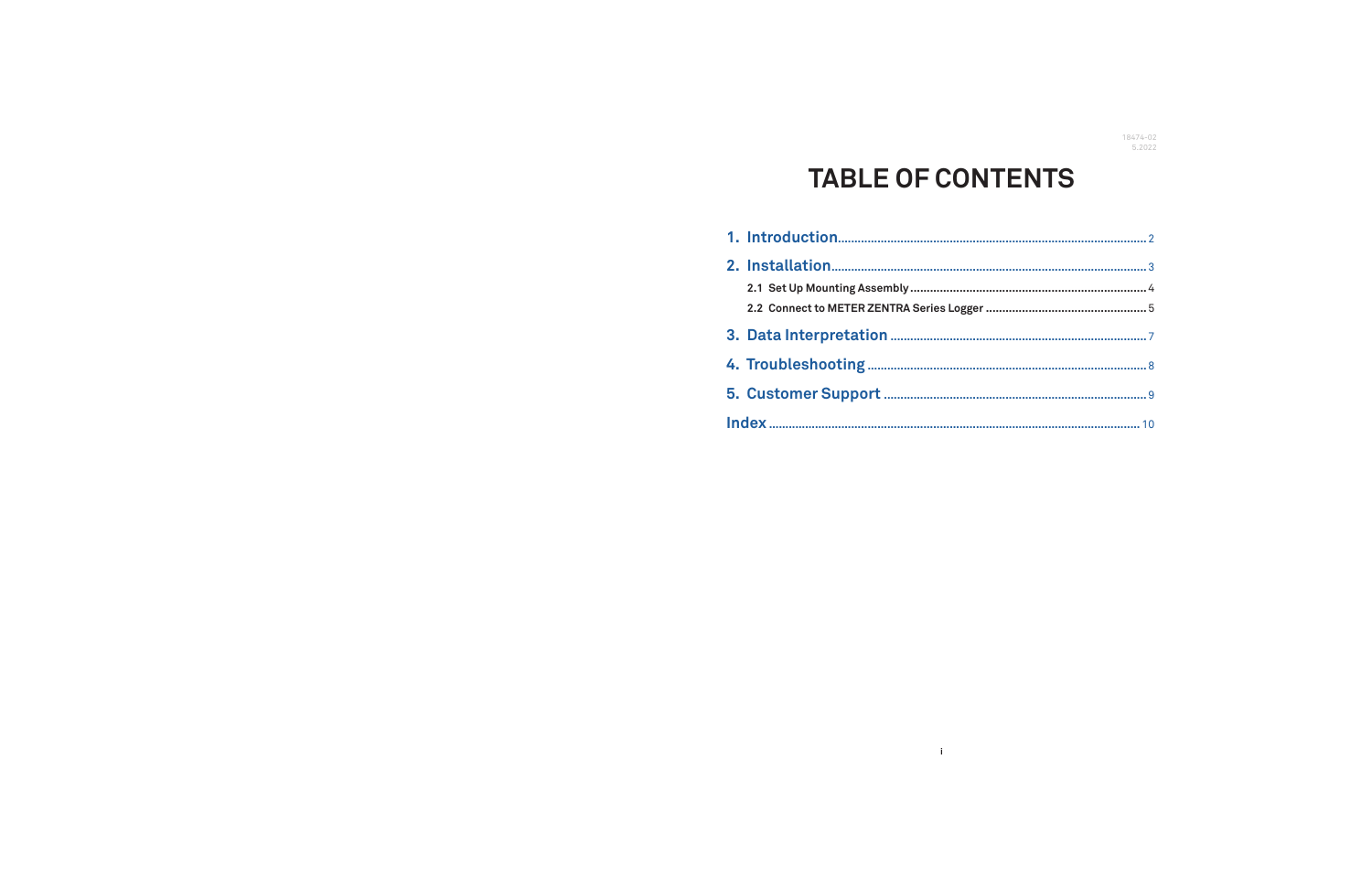

#### **INDEX**

**10**

## **INDEX**

#### **C**

cables **4**, **6** components **3** connecting **5** customer support **9**

#### **D**

data **7** data logger. See ZENTRA series data loggers

### $\mathbf{I}$

installation **3–4** mounting **4** preparation **3** tools needed **3**

### **M**

mounting **4** mounting bracket **3**, **4**

#### **P**

photosynthetic photon flux density 3, 4, 7

#### **Q**

Quantum sensor **4**, **7**

### **R**

recalibration **8**

#### **S**

stereo plug connector **6**, **8**

### **T**

troubleshooting **8**

## **U**

U-bolt **4**, **5** user manual **2**

## **Z**

ZENTRA series data loggers **2**, **3**, **4**, **5**

ZENTRA software Cloud **3**, **7** Utility **3**, **6**, **7**, **8** ZSC **3**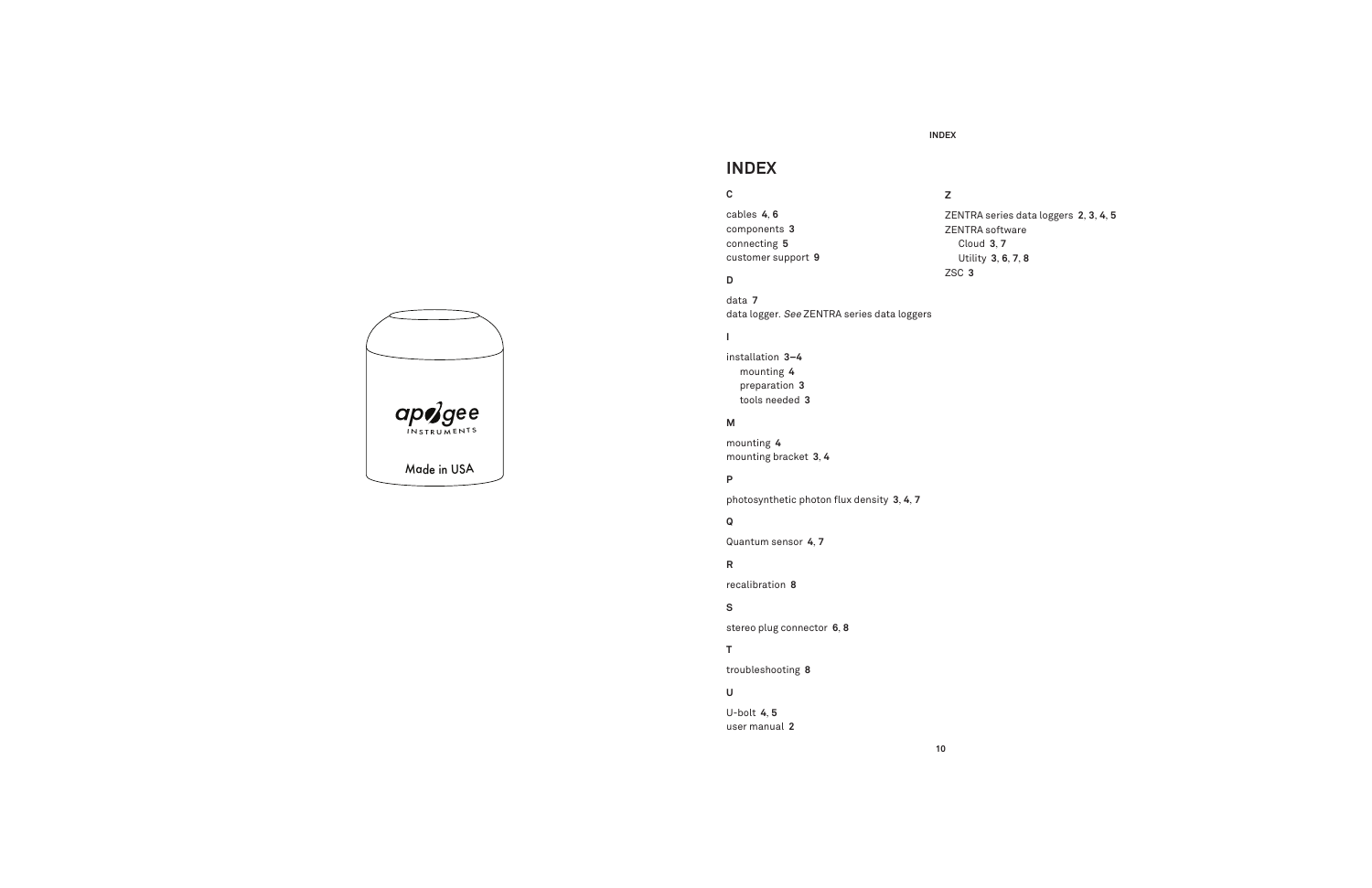#### **CUSTOMER SUPPORT**

## **5. CUSTOMER SUPPORT**

### **NORTH AMERICA**

Customer support representatives are available for questions, problems, or feedback Monday through Friday, 7:00 am to 5:00 pm Pacific time.

| Email: | support.environment@metergroup.com |
|--------|------------------------------------|
|        | sales.environment@metergroup.com   |

**Phone:** +1.509.332.5600

**Fax:**+1.509.332.5158

**Website:** metergroup.com

### **EUROPE**

Customer support representatives are available for questions, problems, or feedback Monday through Friday, 8:00 to 17:00 Central European time.

**9**

| Email:                                                                                                                                                                                                                            | support.europe@metergroup.com<br>sales.europe@metergroup.com |  |  |  |
|-----------------------------------------------------------------------------------------------------------------------------------------------------------------------------------------------------------------------------------|--------------------------------------------------------------|--|--|--|
| <b>Phone:</b>                                                                                                                                                                                                                     | +49 89 12 66 52 0                                            |  |  |  |
| Fax:                                                                                                                                                                                                                              | +49 89 12 66 52 20                                           |  |  |  |
|                                                                                                                                                                                                                                   | Website: metergroup.de                                       |  |  |  |
| $\mathbf{r}$ , the set of the set of the set of the set of the set of the set of the set of the set of the set of the set of the set of the set of the set of the set of the set of the set of the set of the set of the set of t |                                                              |  |  |  |

If contacting METER by email, please include the following information:

AddressInstrument serial number

Phone Description of the problem

**USING APOGEE QUANTUM SENSORS WITH ZENTRA SYSTEM**

## **1. INTRODUCTION**

The SQ-521 Full-Spectrum Quantum sensor from Apogee Instruments, Inc. is a high-accuracy, single-band radiometer designed for continuous measurement of photosynthetically active radiation (PAR) for both indoor and outdoor environments. The Apogee Full-Spectrum Quantum sensor measures the photosynthetic photon flux density (PPFD) with nearly even sensitivity across the spectral range from 389-692 nm (PAR band is 400-700 nm). Therefore, it's a good choice for both above and below-canopy measurements in outdoor environments and indoor environments where artificial light sources are used.

The information in this document explains how to install the required hardware to mount Apogee SQ-521 sensors that have been preconfigured by METER Group to work seamlessly with METER ZENTRA series data loggers. Details of how the ZENTRA system handles the data are also included. Please read this document carefully in its entirety before going out to the field.

For more information on the Apogee Full-Spectrum Quantum Sensor, please review the SQ-521 User Manual on the Quantum Sensor product page (apogeeinstruments.com/ sq-521-ss-sdi-12-digital-output-full-spectrum-Quantum-sensor).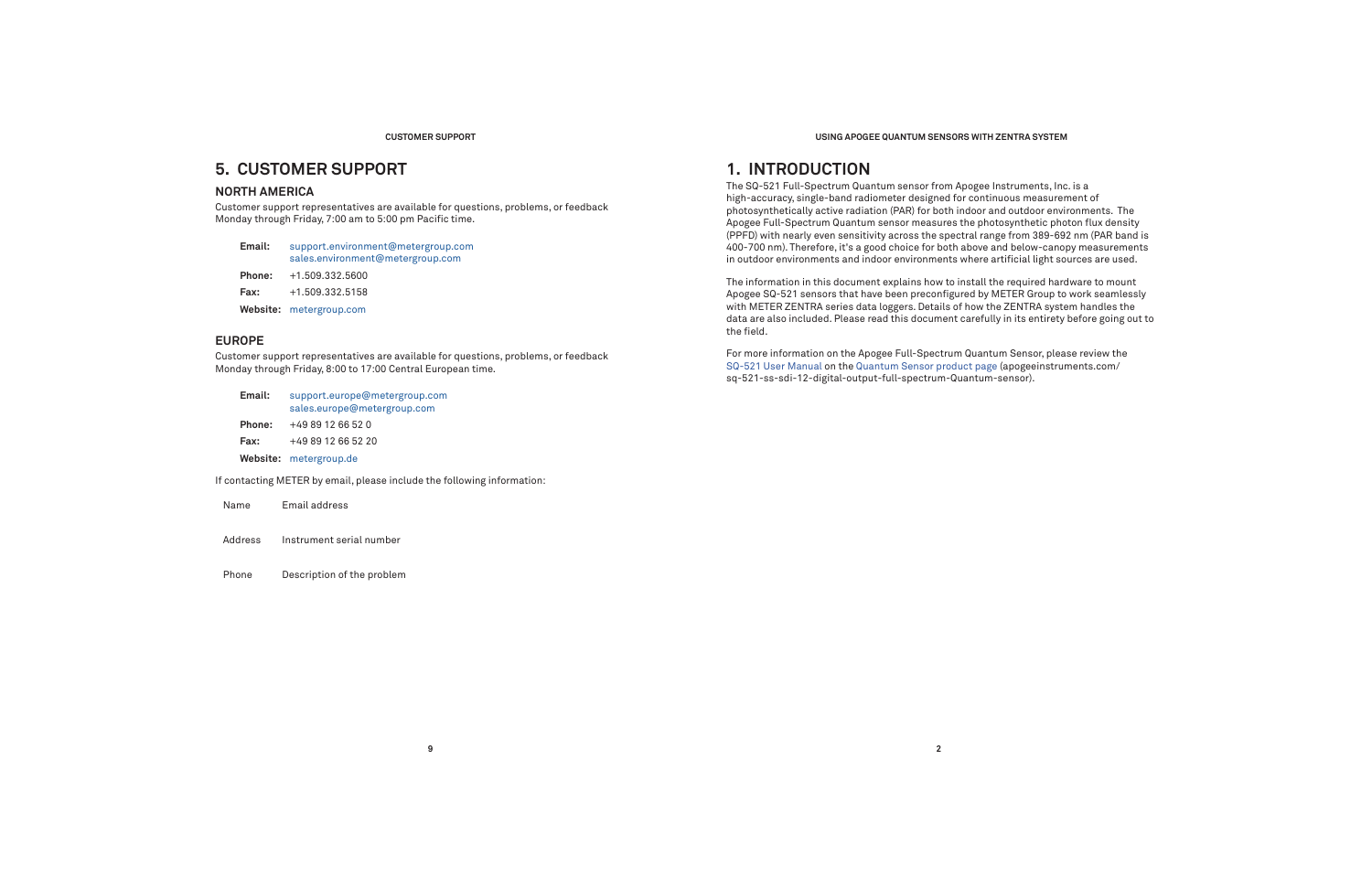#### **INSTALLATION**

## **2. INSTALLATION**

Follow the steps listed in Table 1 to install Apogee sensors in the field. A cable, mounting bracket, leveling plate, and screws are included with the sensor. Other tools will need to be provided.

| Wrench $13 \text{ mm} (0.5 \text{ in})$                                                                                                                                                                                                              |
|------------------------------------------------------------------------------------------------------------------------------------------------------------------------------------------------------------------------------------------------------|
| <b>Flathead screwdriver</b>                                                                                                                                                                                                                          |
| Mounting post 33.0 to 53.3 mm (1.3 to 2.1 in) diameter post, pole, tripod,<br>tower, or other similar infrastructure that extends above the canopy                                                                                                   |
| Mounting bracket + leveling plate Model AL-120                                                                                                                                                                                                       |
| Nylon screw $#10-32 \times 3/8$ in (included)                                                                                                                                                                                                        |
| METER ZENTRA series data logger ZL6 or EM60                                                                                                                                                                                                          |
| METER ZSC Bluetooth <sup>®</sup> Sensor Interface (optional)                                                                                                                                                                                         |
| <b>METER ZENTRA software ZENTRA Utility, ZENTRA Utility Mobile, or</b><br><b>ZENTRA Cloud</b>                                                                                                                                                        |
| <b>Conduct System Check</b>                                                                                                                                                                                                                          |
| METER strongly recommends setting up and testing the system (sensors and<br>data loggers) in the lab or office.                                                                                                                                      |
| Inspect and verify all components are intact.                                                                                                                                                                                                        |
| Visit the data logger product page for the most up-to-date software and firmware.                                                                                                                                                                    |
| Verify all sensors are functional and read within expected ranges.<br><b>Consider the Surroundings</b>                                                                                                                                               |
| For measurement of incoming PPFD in the outdoor environment, choose a location<br>that allows the sensor to be above the plant canopy or in a position where the view<br>of the sky is unobstructed (such as a large canopy gap or forest clearing). |
| Ensure the sensor is not shaded from nearby objects (weather stations,<br>mounting posts, etc.).                                                                                                                                                     |
|                                                                                                                                                                                                                                                      |

**8**

#### **USING APOGEE QUANTUM SENSORS WITH ZENTRA SYSTEM**

## **4. TROUBLESHOOTING**

This troubleshooting section details possible major problems and their solutions. If the problem is not listed or these solutions do not solve the issue, contact Customer Support.

|  |                                           | Table 2 Troubleshooting                                                                                                                                                                                                                                        |
|--|-------------------------------------------|----------------------------------------------------------------------------------------------------------------------------------------------------------------------------------------------------------------------------------------------------------------|
|  | Problem                                   | <b>Possible Solution</b>                                                                                                                                                                                                                                       |
|  | Sensor not responding                     | Check power to the sensor and logger.                                                                                                                                                                                                                          |
|  |                                           | Check sensor cable and stereo plug connector integrity.                                                                                                                                                                                                        |
|  |                                           | Check that the SDI-12 address of the sensor is 0 (factory default<br>Check this with ZENTRA Utility by going to Actions, select Digita<br>sensor terminal, choose the port the sensor is on, and send the<br>?I! command to the sensor from the dropdown menu. |
|  | Sensor values are not reasonable          | Verify the sensor is not shaded.                                                                                                                                                                                                                               |
|  |                                           | Verify the angle of sensors.                                                                                                                                                                                                                                   |
|  | Cable or stereo plug<br>connector failure | If the stereo plug connector is damaged or needs to be replaced<br>contact Customer Support for a replacement connector or<br>splice kit.                                                                                                                      |
|  |                                           | If a cable is damaged refer to the METER wire-splicing guide for<br>cable repair.                                                                                                                                                                              |

**IMPORTANT: It is recommended that Apogee Quantum sensors are returned for factory recalibration every 2 years. Visit Apogee repairs (apogeeinstruments.com/recalibration-and-repairs) or contact Apogee Technical Support (techsupport@apogeeinstruments.com) for details.**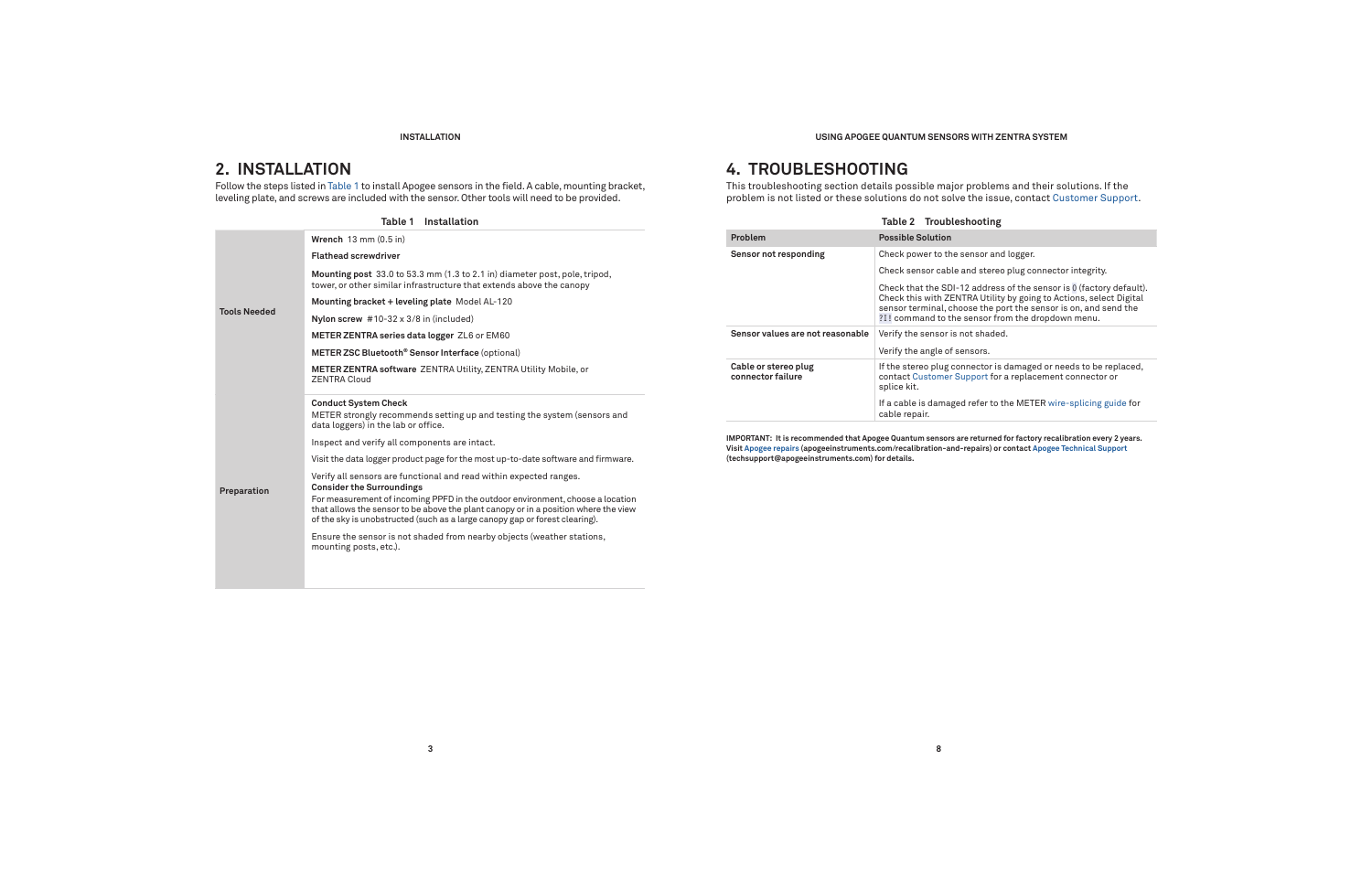#### **DATA INTERPRETATION**

## **3. DATA INTERPRETATION**

The Apogee Quantum sensors used with the ZENTRA system report PPFD in units of micromoles per square meter per second (**μ**mol/m2/s). Additionally, the sensor orientation information is provided in the metadata tab of ZENTRA Cloud and ZENTRA Utility Microsoft® Excel® file downloads. Sensor orientation is reported as the zenith angle in units of degrees, with a zenith angle of 0° indicating a sensor oriented straight up.

#### **USING APOGEE QUANTUM SENSORS WITH ZENTRA SYSTEM**

#### **Table 1 Installation (continued)**

 **Mounting**

#### **Install on Mounting Post**

Use the U-bolt to mount the mounting bracket and sensor assembly (Section 2.1). The U-bolt is compatible with most meterological stands, poles, tripods, and other mounts.

Ensure the sensor is oriented so the cable points toward true North (in the Northern hemisphere) or true South (in the Southern hemisphere) to reduce azimuth error.

#### **Secure the System**

Tighten the U-bolt nuts by hand until hand-tight, and then tighten with a wrench.

#### **A** CAUTION

#### **Do not over tighten U-bolts.**

Adjust the three machine screws on the leveling plate until the integrated bubble level indicates that the sensor is level. The blue cap should be removed from the sensor once it is mounted. The cap may then be used as a protective covering for the sensor when not in use. **Secure and Protect Cables**

**NOTE: Improperly protected cables can lead to severed cables or disconnected sensors. Cabling issues can be caused by many factors such as rodent damage, driving over sensor cables, tripping over cables, not leaving enough cable slack during installation, or poor sensor wiring connections.** 

Install cables in conduit or plastic cladding when near the ground to avoid rodent damage.

Gather and secure cables between the sensors and the data logger to the mounting post in one or more places to ensure cable weight does not pull the plug free from its port.

**Connect to Data Logger**

Plug the sensor into a data logger.

Use the data logger to make sure the sensor is reading properly.

Verify these readings are within expected ranges.

For more instructions on connecting to data loggers, refer to Section 2.2.

## **2.1 SET UP MOUNTING ASSEMBLY**

The Apogee Quantum sensor must be level to accurately measure PPFD incident on a horizontal surface. Each Apogee Quantum sensor purchased from METER comes with an AL-120 Solar Mounting Bracket with Leveling Plate. The AL-120 can be mounted to either a horizontal or vertical post, depending on which set of holes is used.

- 1. Align the cable M8 connector pins with the sensor M8 connector holes and seat connectors fully.
- 2. Tighten the cable screw until hand-tight (Figure 1).